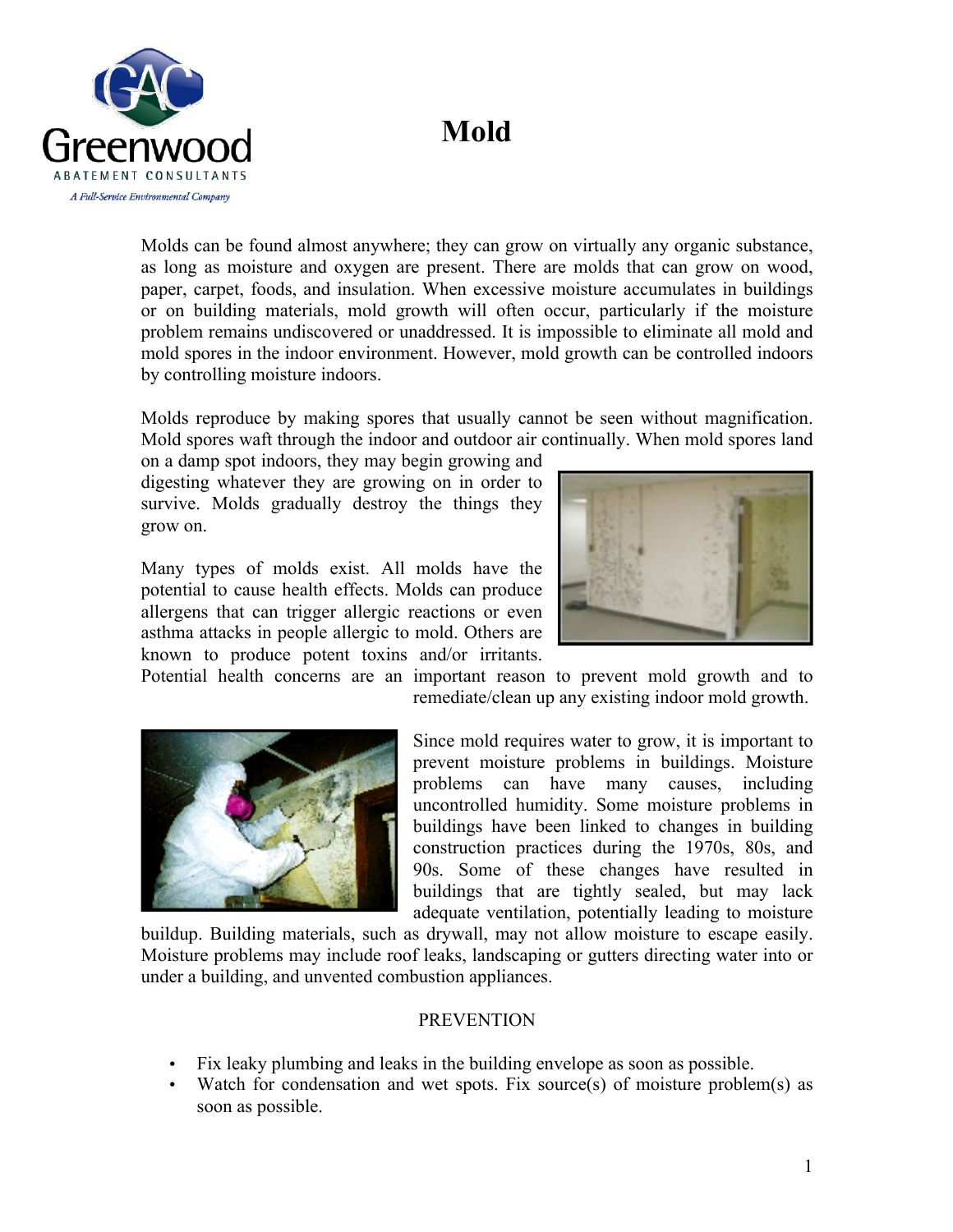- Prevent moisture due to condensation by increasing surface temperature or reducing the moisture level in air (humidity). To increase surface temperature, insulate or increase air circulation. To reduce the moisture level in air, repair leaks, increase ventilation if outside air is cold and dry, or dehumidify if outdoor air is warm and humid.
- Keep heating, ventilation, and air conditioning (HVAC) drip pans clean, flowing properly, and unobstructed.
- Vent moisture-generating appliances, such as dryers, to the outside where possible.
- Maintain low indoor humidity, below 60% relative humidity (RH), ideally 30- 50%, if possible.
- Perform regular building/HVAC inspections and maintenance as scheduled.
- Clean and dry wet or damp spots within 48 hours.
- Don't let foundations stay wet. Provide drainage and slope the ground away from the foundation.